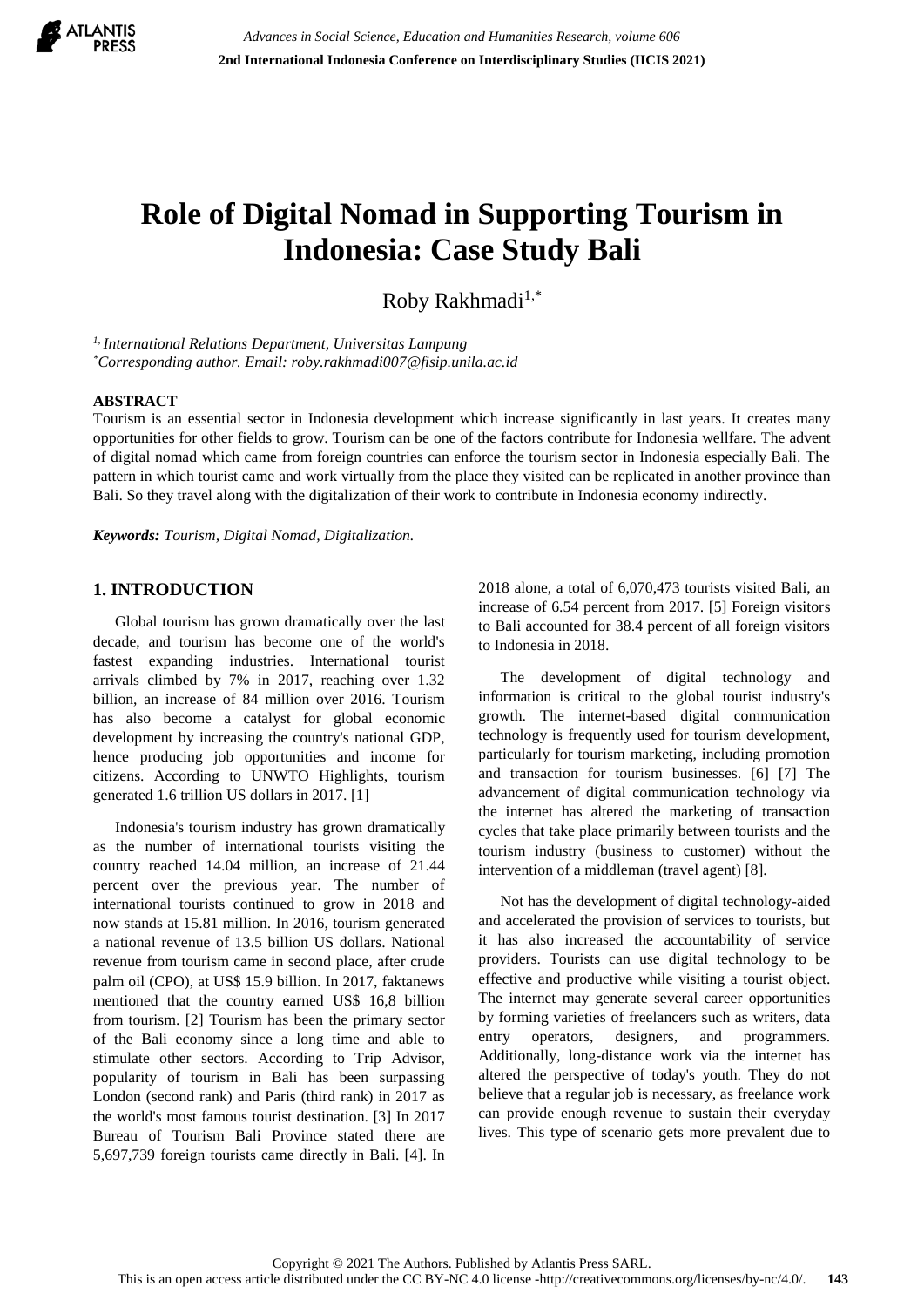the presence of tourists who are self-employed. These individuals are referred to as digital nomads.

The phrase "digital nomad" refers to those who do not dwell in one area for an extended period of time and work remotely via the internet. [9] These digital workers work in a variety of business areas utilizing only their smartphones and laptops. They must supply their own internet connection in order to perform their duties. These digital nomads can work from their hotels or apartments. Several of them, however, choose to work at coffee shops or restaurants, where they may enjoy the cuisine and landscape. That is one of reasons stourist destinations in Bali are densely packed with young people worldwide looking for restaurants and coworking spaces with free Wi-Fi.

Novriandi mentioned there are advantages of working as a digital nomad: [10] (i) Self-contained site,(ii) Ease of establishing a productive mood(iii) Unlimited Creativity; (iv) Flexible work hours and assistance for coworking spaces. The development results in the birth of a new tourism model called as Digital Nomads Tourism which merges both activities of digital nomads and tourism. According to Makimoto digital nomads are persons who do not require a fixed workspace or particular rooms to work; all they want is a high-speed internet connection to support them in their work. [11] Although their numbers are impossible to predict, they can reach 4.8 million in the United States. [12] Numerous experts forecast that the number of digital nomads will exceed 1 billion by 2035. [13] Ubud and Canggu are two of the most popular destinations for digital nomads worldwide [14]. Although digital nomad size and impact to local economies are currently modest, the tourism business targeting digital nomads is a new market potential that can not be ignored.

## **2. METHOD**

This paper use a qualitative approach and literature study to get the final result. Literature study help analyze of the issue under investigation, analytical philosophical support, and information for research debate. [15]

This paper use descriptive method to get result of research. The source of data is conducted from a variety of publications, books, and authoritative news outlets in internet. This study was held from July-September 2021. It is hoped that this paper can become the basis for further research, both empirically, descriptively, and conceptually.

#### **3. RESULT AND ANALYSIS**

## *3.1 Nomadic Tourism*

Nomadic tourism is a new style of tourism where visitors can stay in a tourist destination with secure and portable facilities within a certain period of time. In addition, nomadic tourism is a tourism activity carried out by tourists of a productive age between 35 and 55 years old, who have income and rely on the latest information. [16]

Through the Ministry of Tourism, Indonesia has launched a nomadic destination and tourism digitization program in 2018 as a quick effort to attract tourists. [17]

Development of the nomadic tourism ecosystem in Indonesia is divided into three types of nomadic tourists with the category of backpacker tourists. Backpacker tourists are identified as tourists who only rely on carrying a bagpack on each trip.But in nomadic tourism, the category of backpackers is very useful for the destination because this group of tourists uses digital technology on every trip. According Budiasa [18], there are three types of nomadic tourists, which is described as follows

(a) Glampacker, or referred to as a tourist in the category of' millennial nomad.These travelers are wandering around to see the' instagrammable' tourist spot worldwide, or tourists who take advantage of digitization to document travel moments in the Instagram and Facebook media. There are a total of 27 million people who have an affinity with Indonesia and are interested in backpacking, camping and nomadic tourism.

b) Luxpackers or tourists in the "luxurious nomadic" category; where these tourists wander around to forget the environment of their home regions by using online media facilities. There are 7.7 million tourists in this luxury packer category who are using certain travel booking facilities such as Conde Nest travel media, Expedia, booking.com, AirBnB, hotels.com, and Agoda.com.

c) Flashpacker, or digital nomad tourists, who stay temporarily in a place while working from anywhere. There are 5 million tourists in the flashpacker category who have an affinity to Indonesia and are interested in the nomadic digital world.In this category, the Canggu area in the North Kuta sub-district of Badung Regency-Bali won the title of "number 1 most popular digital nomadic in the world." Canggu was chosen with the title because it fulfills the requirements of providing tourists with peace of mind and facility of good internet access. Nomadic tourism in developing tourist destinations is divided into 3 parts, which are [19]:

(a) Nomadic Tourist Attraction is a form of attraction that provides entertainment or events for nomadic tourists. Entertainment attractions can be made from a variety of natural, artificial and event attractions. Examples of attractions in the form of events packed every month by the Badung regency to attract tourists to the destination.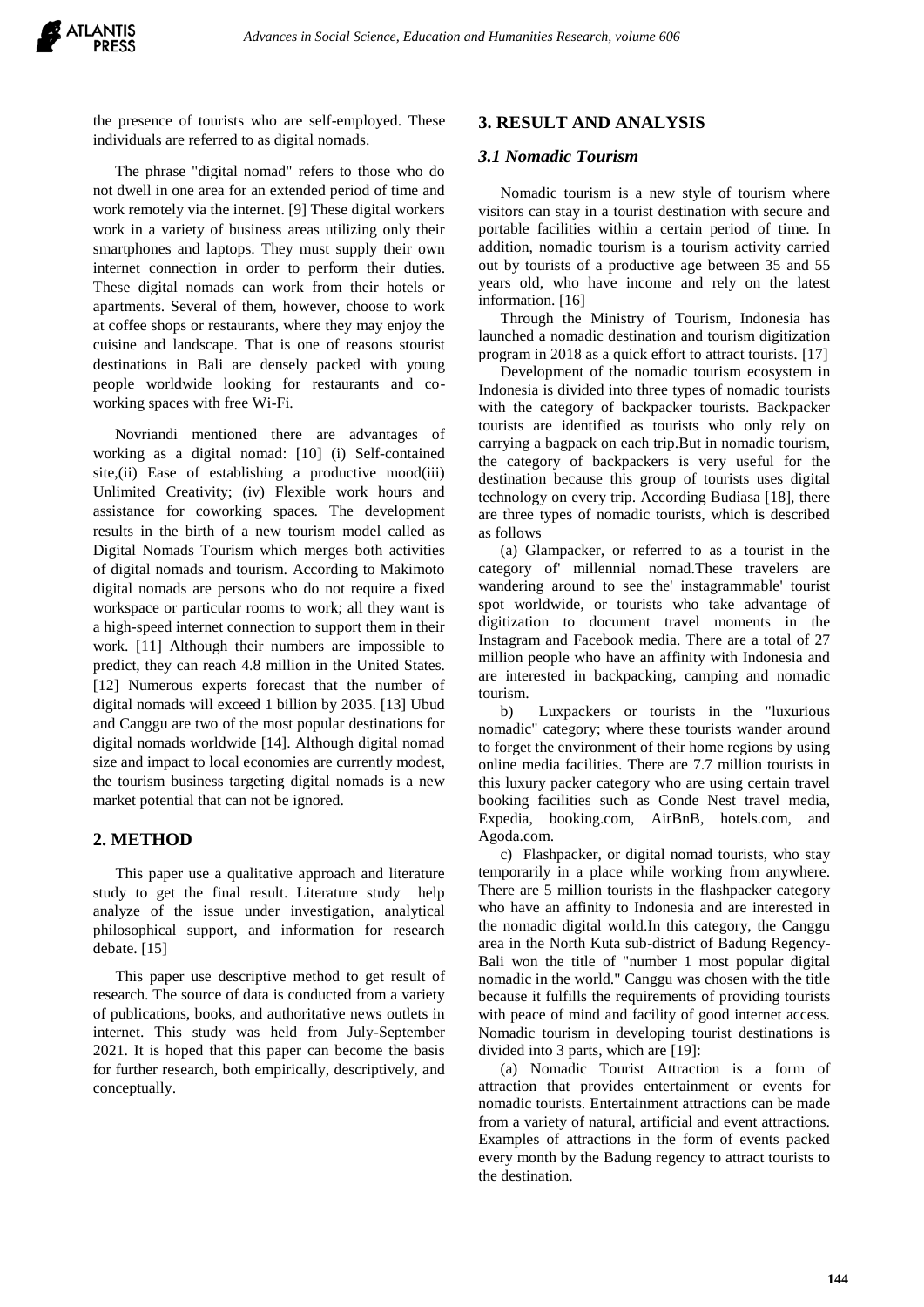(b) Nomadic Tourism Amenities (facilities required by nomadic tourists) provide accommodation in the form of a caravan, glamping, or home pod.

(1) Caravan can be moved whenever and placed in beautiful areas of tourist destinations.

(2) Glamping, which is a lodging facility in the form of a luxury tent with star hotel facilities, where the tourist is exposed to nature experience with luxurious service facilities.

(3) Home-pod is an accommodation facility in the form of egg-houses. This form is heavier and structurally stable than glamping, thus the length of stay in the home-pod can be longer than in glamping. In the North Badung (Plaga) area with more space and spacious land facilities, the nomadic facility category can be prepared.Nomadic facilities can also be set up in coastal areas for nomadic tourists who want maximum digital access with a beach view.

(c) Nomadic Tourism Access is the convenience of nomadic tourists traveling to their destination faster, such as using airplanes, ships, or helicopters. In the telecommunications access category; the Canggu, Badung area has been mentioned as a favorite destination as a nomadic digital destination with accessible Wi-Fi.

## *3.2 Bali as Hub of Nomadic Tourism*

To maintain sustainable tourism, it is necessary to maintain visitor satisfaction, ensure positive experience, and raise tourist awareness [20]about tourism sustainability. [21] To ensure tourist satisfaction while accommodating the digital nomads tourist market, several factors such as the digital nomads tourist's characteristics, perception, and satisfaction with the Bali tourist destination must become requirements in order for them to choose Bali as their preferred tourist destination.

According to the foregoing, digital nomads have the potential to be a future part of Bali tourism, however no research on digital nomads tourism has been conducted in Bali or Indonesia.

Digital nomads are visitors who visit Bali in addition to enjoying the attractions and working without regard for space or time constraints and who are constantly on the go (nomads). Online business potential driven by the rapid advancement of information and communication technology, both in hardware and software. Famous coworking spaces in Bali include Hubud in Ubud (founded by Steve Munroe, Peter Wall, and John Alderson), Dojo Bali in Canggu (founded by Michael Craig), Outpost Canggu in Canggu (founded by David Abraham and Bryan Stewart), and Sanur Creative Hub in Sanur (founded by Alm. Arif "Ayip" Budiman). All of those locations were controlled by non-community members of Sanur, particularly Intaran village, but the majority were foreigners.

The possibility of establishing a new tourist attraction, called Digital Nomads Tourism, is achievable due to the tourism amenities given. These coworking spaces offer amenities such as high-speed internet, an excellent indoor and outdoor environment, meeting rooms, coaching rooms, a digital membership card, SuperPass access via phone (barcode scanning), mail address, storage lockers, and a Skype Booth. Additionally, they provide a variety of membership rates (daily, monthly, three monthlies, and hourly).

The benefits of a digital nomad lifestyle include independence from a fixed location, ease of getting in the mood to work, boundless creativity, flexible working hours, and support for coworking spaces.

Several qualities of digital nomads lead them to pick Bali as a destination, particularly Ubud and Canggu. Provide coworking and co-living space (accommodation). Consider individual circumstances, such as:

- The weather, owing to Bali's pleasant climate o Convenient access to tourist destinations o A diverse range of tourist attractions, including nature, cultural heritage, and hospitality
- Amenities encourage visitors to stay longer in a particular tourist region, such as lodging, food, and beverages.
- Involvement of tourism institutions that support tourist sites, such as security measures that provide travelers with comfort
- Environmental stewardship o Travel bureau, advertising, and marketing services
- Numerous unusual and non-existent events in their country of origin o Corporate incentives o Visit friends and relatives
- Present (Souvenir)
- Reasonably priced items.
- A lower cost of living o A more polite and welcoming community

## *3.3 Factors of Nomad Tourism*

There are three factors that support the development of community-based digital nomad tourism: the entrepreneurial soul factor in the digital world, digital business nomad tourism factor as a new business alternative, and ease of business. Mental attitude, leadership, skills, enthusiasm, creativity and courage to take risks are some of the characteristics that entrepreneurs should have.[22]

The development of digital nomad tourism is influenced by three elements, such as digital nomad, online business, and entrepreneur in managing the business. A model can be drawn for a community-based development of digital nomad tourism are shown in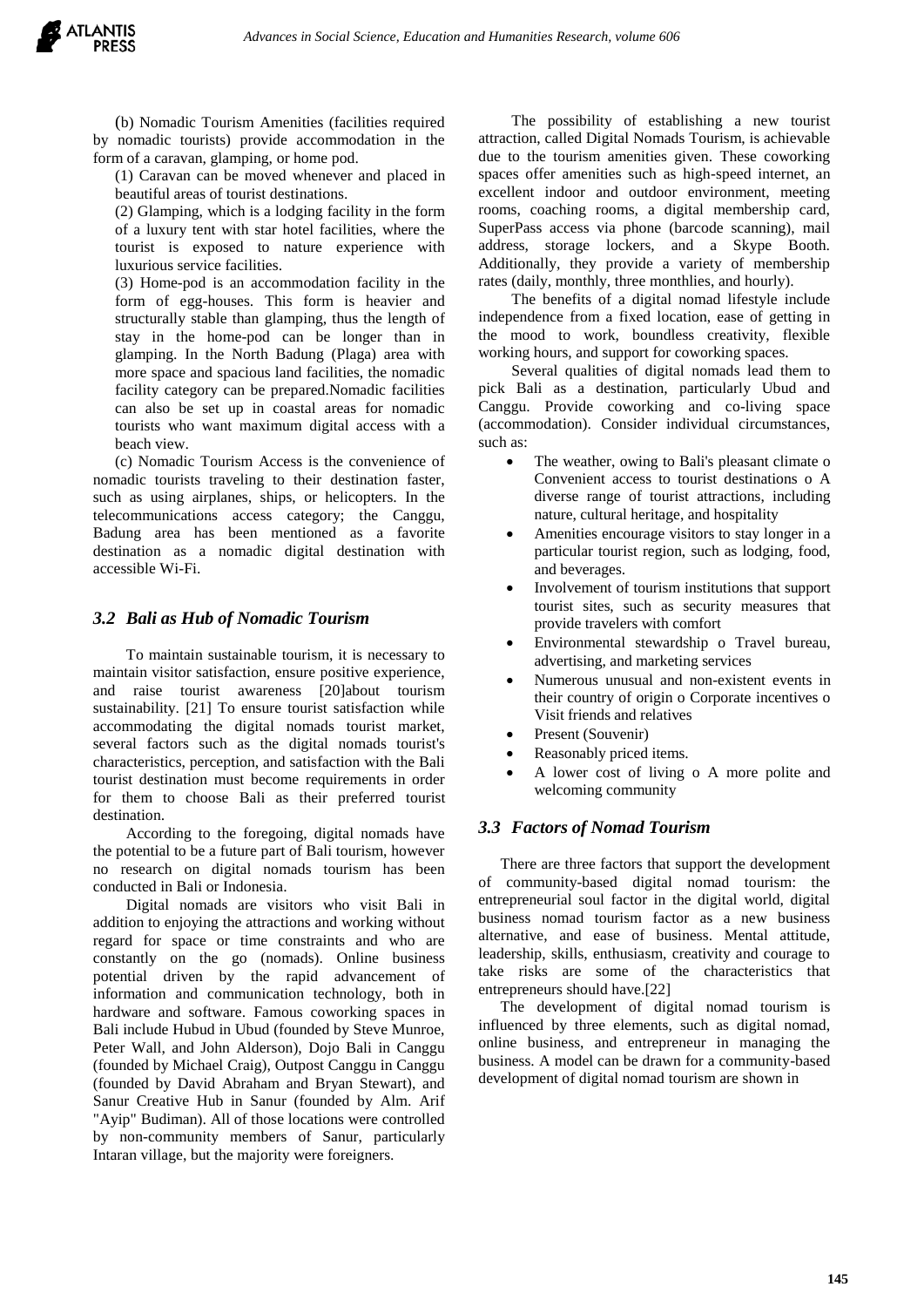



**Fig. 1**. A model of community-based development in digital nomad tourism.

The opportunity in developing coworking space is becoming a new potential business in tourism sector. The coworking space has been evolving since 2013 and grow rapidly with very potential market segment, even though due to the Covid19 pandemic causes challenges to their operational. By seeing the development of information and communication technology, this business will be more developed.

The young generation that dominates the Indonesian population has a potential market segment with the highest loading factor value with a percentage of variance for that factor is 21.169%, but still dominated by the ecclesiastical and not community based. Economic turnover will occur bigger in the village if management is done by local community (who lives in the location of this business). Moreover, it is managed by a cooperative based on family and cooperation.

Many businesses have begun to think of a place of business that requires a considerable investment beside the operating costs and maintenance required when setting up a place of business. On the other hand, it will provide the existing efforts to diversify its efforts into more promising efforts and future developments to grow rapidly. Coworking space should be able to accommodate the needs of workers such as comfortable space, office furniture, food and beverage facilities, and of course WIFI and other equipment

#### *3.4 Destination Of Nomadic Tourism In Bali*

#### *3.4.1. Ubud*

Foreign tourists are drawn to Ubud by the strength of art and culture in the community's daily life, which has helped foreign tourists feel at ease living in a characteristically Balinese town. [23] The natural beauty of the Ubud area has also attracted foreign tourists to extend their stay. Rice field terraces may also be visible in the Ubud area, facilitated by the surrounding green area, which enhances the rural atmosphere's charm. Ecotourism is particularly prevalent in the Ubud area, specifically the Monkey Forest, which attracts tourists.

Additionally, Ubud have a white water rafting experiences, a castle, a market, and numerous galleries,

paintings, and museums. Additionally, Ubud is wellknown as an artistic hotspot. Every night, traditional dance performances are presented in certain locations, which helps create a more exciting ambiance in the evening and attracts tourists who enjoy their time. Since the 1930s, the Ubud area has been popular with Western tourists. Walter Spies, a German painter, and Rudolf Bonnet, a Dutch painter, used to live in Ubud. They were welcomed by Cokorda Gede Agung Sukawati, a member of the Puri Agung Ubud community. Their painting collection is currently on display at the Puri Lukisan Museum.

# *3.4.2. Hubud*

Hubud is a neighborhood in Ubud where digital nomads congregate and share workspaces similar to offices. Hubud provides high-speed internet access and a work environment that is conducive to collaborative work in small groups. It features beautiful rice field views as well as a fully air-conditioned meeting room equipped with an LCD projector and whiteboard. Hubud provides access to the Hubud online community, the Hpass discount card, a storage locker, a Skype room, and a canteen for digital nomads. Hubud serves as a coworking space, as well as a co-living and co-giving space. Hubud, as a co-living space, also provides housing and other amenities.

Hubud[23] also serves as a co-learning environment, hosting various programs aimed at expanding knowledge, facilitating professional advancement, and obtaining experience. It gives co-giving opportunities that mix social service and entrepreneurship to support Ubud's small businesses.

Co-giving programs enhance both business and community connection. Members of Hubud contribute to the co-giving program, which benefits the local community. Additionally, this program encourages members to develop new skills and information. Hubud has developed into a hub for the digital nomad community. They will earn friendship and experience in Ubud as a result of the connections they make. Hubud is also a hub for collaboration in the creative business sector.

#### *3.4.3. Canggu*

Canggu is a beach town in southern Bali surrounded by rice paddies. There are several well-known beaches in Canggu such as Canggu beach and Echo beach, which have excellent waves for surfers worldwide. Canggu has numerous excellent lodgings, ranging from star hotels to villas, non-star hotels, and homestays. Canggu is adjacent to Seminyak, which is known for its opulent shops and restaurants. Popularity of Canggu has grown in as a result of the growth of tourism in Kuta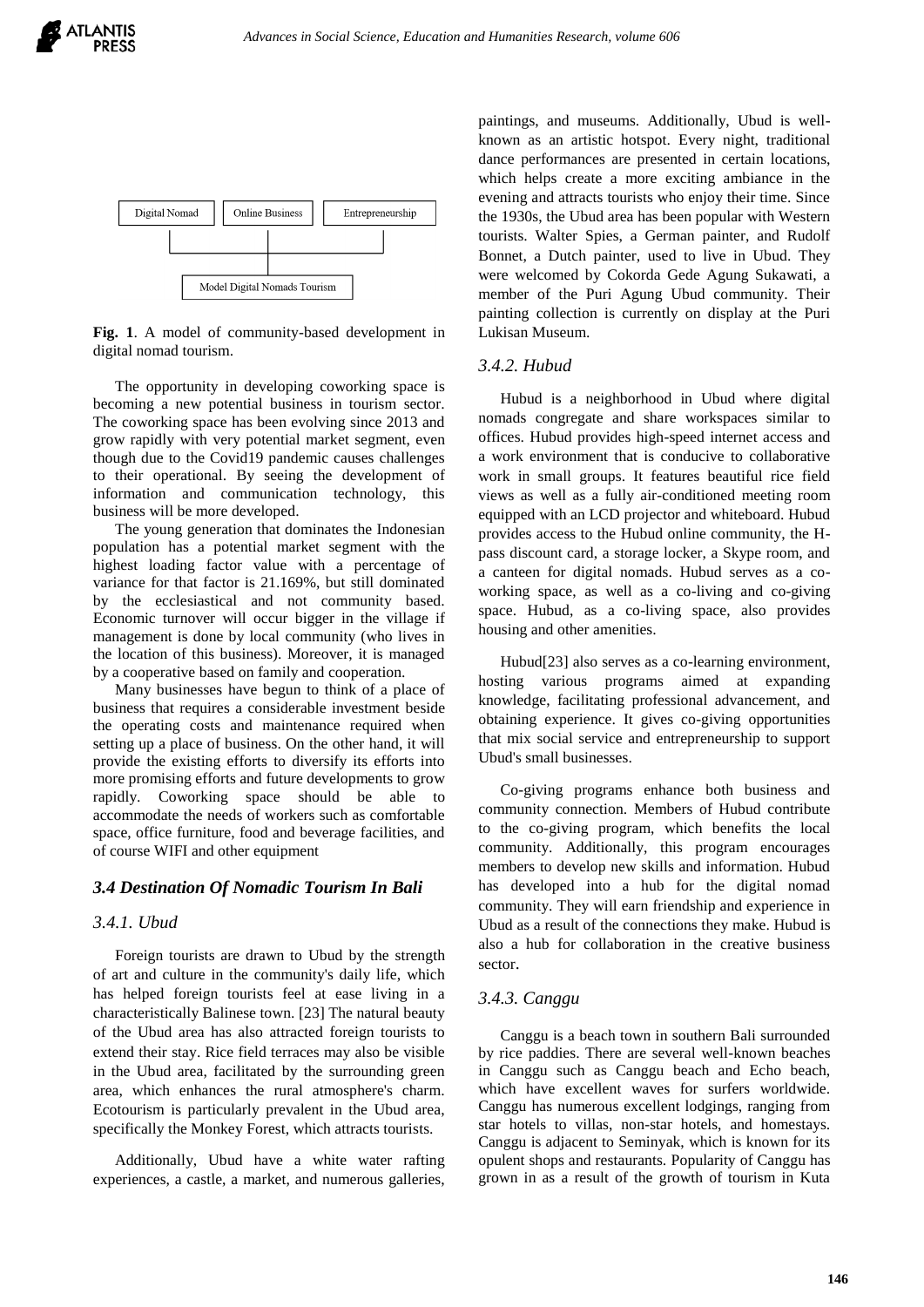beach, Legian, and Seminyak. Many former residents of Kuta, Legian, and Seminyak now prefer to live in Canggu. They reasoned that prices in Kuta, Legian, and Seminyak were increasing recently. Canggu gained popularity as a result of the expatriates who influenced the development of the area. As a result, Canggu has grown swiftly and developed into a popular coastal tourist destination that retains a rural atmosphere compared to Kuta, Legian, and Seminyak.

## *3.4.4. Collaboration Between Dojo and Bali*

Collaboration between Dojo and Bali in Canggu Dojo Bali is a well-known co-working place located near Echo Beach in Canggu.[23] Canggu's well-known status contributes significantly to Dojo Bali's popularity. Dojo Bali is synonymous with co-working Bali, where members cooperate and participate in activities. Dojo Bali co-working is a global and local community of individuals inspired to study and collaborate via the use of a shared workspace and high-speed internet connection.

Working in Dojo fosters an environment comfortable to productivity and provides ample opportunity for fresh air. As a result, digital nomads in Dojo gain experience networking and establishing businesses with other digital nomads. Dojo Bali is a two-story facility equipped with modern amenities such as six fiber optics, a private skype room, and an airconditioned meeting room. Additionally, a swimming pool and tropical garden serve as a backdrop for this Dojo Bali co-working area. Additionally, Dojo Bali features a canteen and café with a variety of meal options. Similar to Hubud, Dojo Bali also offers coliving. Accommodation supplied by Dojo Bali is located approximately five minutes from the Dojo Bali and provides a temporary home for digital nomads throughout their stay in Bali. Dojo Bali's accommodations have been built to be as pleasant as private houses.

Based on the characteristics of digital nomad tourism that already exist in Bali and the benefits anticipated by digital nomad employees, this new type of tourism can be established outside of Ubud and Canggu. Other regions in Bali have the potential to create nomadic tourism due of the simplicity with which this lifestyle may be supported. Particularly in areas that have not been developed previously.

# **4. CONCLUSION**

Digital nomad tourism that develops in Bali is complete with coworking, good weather, easy access, internet access, a variety of tourist attractions, beautiful natural attractions, culture and friendly local community, amenities, the involvement of tourism institutions that support tourist destinations, security of destination. Those aspects are able to lead the comfort, friendly natural environment, existence of travel agency services, and existence of special events that have never been encountered in their origin country. Three elements in this model are digital nomad, online business opportunities and a good entrepreneurial spirit for managers and supporters becomes the important things to develop this new tourism.

There are three factors; entrepreneurship in the digital era, alternative business opportunity, and ease of doing business will help the community develop this kind of tourism. Moreover, community-based management in business improve the welfare of the community and ensure the community still employed to get monthly income even in the new normal conditions of the Covid 19 pandemic. In the pandemic era this community help many people to get income.

Indonesia government can copy the pattern of digital nomad lifestyle in Bali and implement it in another area in Indonesia to improve tourism in Indonesia so the economy can develop as alternative sector for Indonesia's people. The success of digital nomadic tourism in Bali can be encouraged as different tourism which can catch tourist to come and enjoy the beauty of Indonesia. The existence of nomad digital in Bali help developed many places like Ubud and Canggu. This is the new potential of tourism which can be developed further since there are many spaces not functionally improved in other areas in Indonesia.

# **ACKNOWLEDGMENT**

We thank those who have helped the publication of this article. Especially for colleagues who have helped write and improve this article. Maybe next time we can work together again

# **REFERENCES**

- [1] UNWTO, "UNWTO Tourism Highlights," UNWTO, 2018.
- [2] Faktanews, "Sektor Pariwisata Indonesia sebagai Kekuatan Ekonomi Utama Serta Penghasil Devisa Terbesar," htttp://fakta.news/berita/sektorpariwisata-indonesia, 2018.
- [3] Anonimous. (2017) Trip Advisor 2017. [Online]. https://baligolive.com/articles/congratulationsbali-worlds-1-bestdestination-tripadvisor-2017
- [4] Dinas Pariwisata Provinsi Bali. (http://www.disparda.baliprov.go.id/id/Statistik4) 2018.
- [5] Badan Pusat Statistik Provinsi Bali. (2019) Badan Pusat Statistik Provinsi Bal. [Online]. https://bali.bps.go.id/ statictable/2018/02/09/28/ jumlah-wisatawan-asing-ke-bali-dan-indonesia-1969-2018.html
- [6] G.I.Bhaskara and D.P. Sugiarti, "Enhancing Cultural Heritage Tourism Experience with Augmented Reality Technology in Bali," E-Journal of Tourism, vol. 6, no. 1, pp. 102-118, 2019.
- [7] R. M. Zulkarnaen, Z. Dewantara, dan Y. Prayogi H.Ritchi, "Pemanfaaatan Teknologi Informasi Dalam Upaya Peningkatan Aksesibilitas UKM